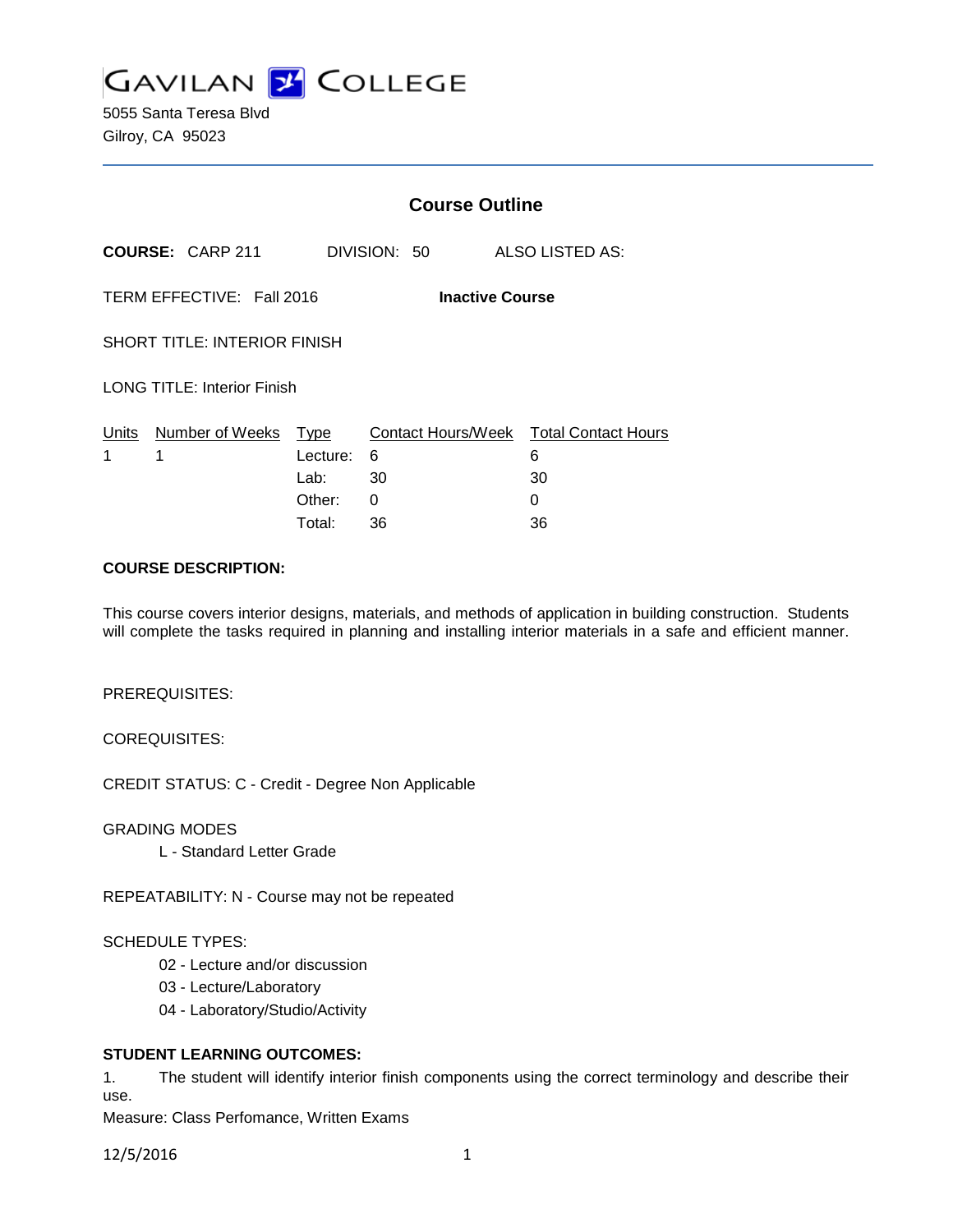PLO: 3 ILO: 2, 3, 7 GE-LO: Year assessed or anticipated year of assessment: 2012-13

2. The student will install the trim materials with snug joints and without damage to their surfaces. Measure: Class Performance, Written Exams

PLO: 3 ILO: 2, 3, 7

GE-LO:

Year assessed or anticipated year of assessment: 2012-13

# PROGRAM LEARNING OUTCOMES:

1. Demonstrate journey level skills, including those skills necessary to build all concrete infrastructures that comprise the California transportation system.

2. Locate on the blueprints and in the specifications, the information needed to construct various types of structures and assemble its various components.

3. Perform horizontal layout and vertical layout of wood framed wall components. Install interior and exterior trims and moldings. Construct various types of roofs and stairs.

CONTENT, STUDENT PERFORMANCE OBJECTIVES, OUT-OF-CLASS ASSIGNMENTS

Inactive Course: 11/28/2016

Out-of class assignments: For each topic, the student will read chapters and do homework assignments at the end of those chapters.

2 lec/ 10 lab

- A. Work of a trim carpenter
- B. Prints and specifications
- 1. Floor plan, door and window schedules, room elevations, and room finish schedules
- 2. Technical specifications

SLO: The student will identify and describe the location of the interior finish components from a set of plans.

The student will identify interior finish components using the correct terminology and describe their use.

Assignments: Read the chapters covered in the lecture and do the homework exercises at the end of the chapters. Answer the study guide questions on the assigned subject.

Identify and describe the location of the interior finish components from a set of plans.

Identify interior finish components using the correct terminology and describe their use.

2 lec/ 10 lab

- C. Drywall
- 1. Material description
- 2. Attachment methods
- 3. Tools
- 4. Application guidelines
- 5. Installation procedures
- D. Doors
- 1. Purpose
- 2. Types and styles
- 3. Components
- 4. Adjusting door margins

12/5/2016 2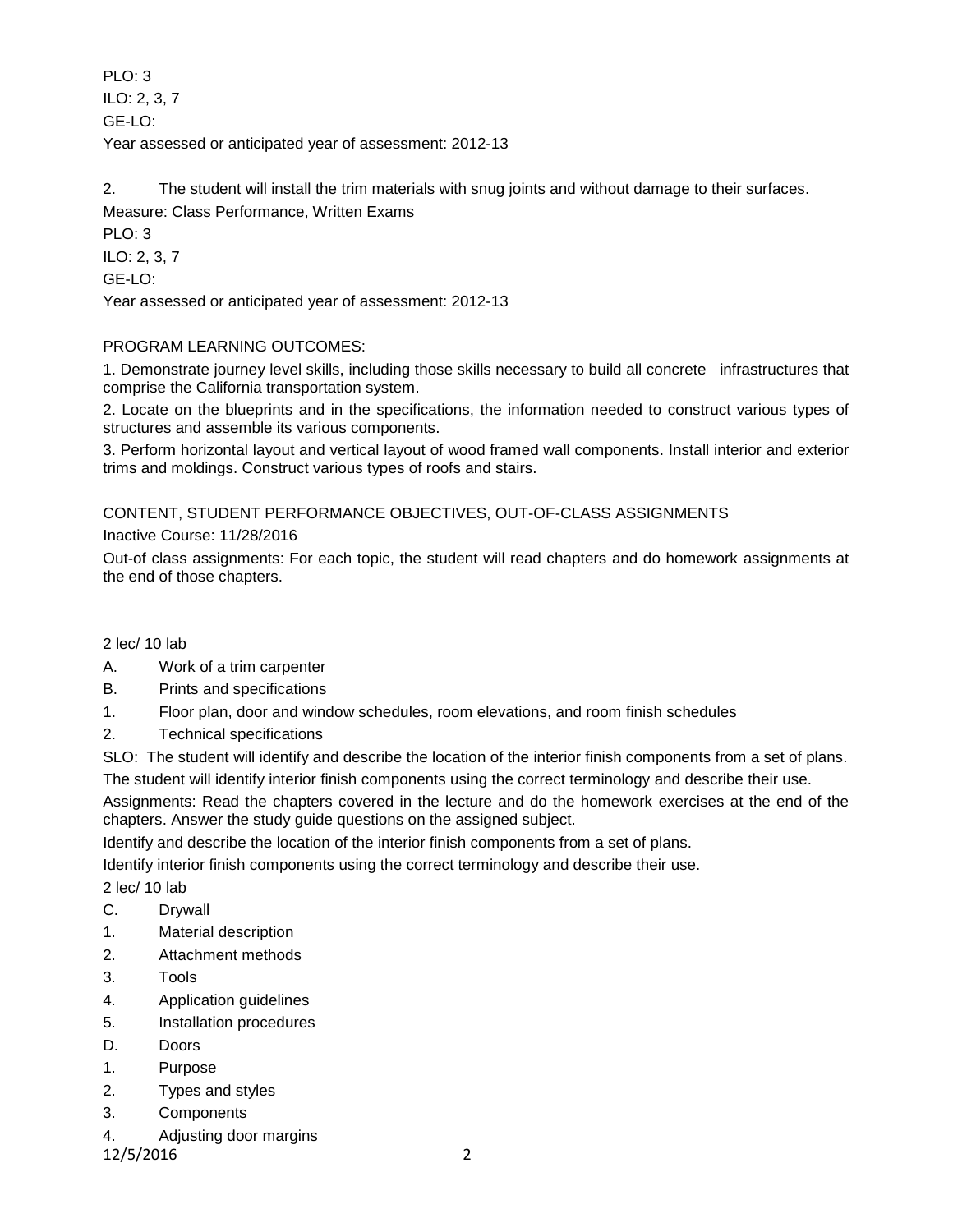- 5. Determine door bevel
- 6. Fitting and installing doors
- E. Door locks
- 1. Purpose and use
- 2. Lock types
- 3. Lock components
- 4. Door swing
- 5. Door preparation and installation procedures

SLO: The student will install an interior prehung door unit plumb, level, and with uniform margins. The student will install a cylindrical lock unit. The student will install the drywall on ceiling and walls.

Assignments: Read the chapters covered in the lecture and do the homework exercises at the end of the chapters. Answer the study guide questions on the assigned subject.

Install the drywall on ceiling and walls. The drywall shall be ready for taping and finishing. Install an interior prehung door unit plumb, level, and with uniform margins.

Install a cylindrical lock unit.

2 lec/ 10 lab

- F. Interior trims
- 1. Trim types
- 2. Door trim
- 3. Window trim
- 4. Closets
- 5. Chop saw
- a. Safety
- b. Features
- c. Use
- 6. Joints
- k. Butt
- l. Lap
- m. Miter
- n. Copped
- 7. Job planning
- 8. Installation procedures
- G. Cabinets
- 1. Constructing cabinets
- 2. Kitchen cabinets
- 3. Counter tops
- 4. Jigsaws
- a. Features
- b. Safety
- 5. Installation procedure

SLO: The student will install the trim materials with snug joints and without damage to their surfaces. The student will install a closet pole and shelve at the correct height with snug joints and without damage to their surfaces. The student will demonstrate the ability to accurately cut a variety of trim materials with a chop saw in a safe manner. The student will demonstrate the ability to complete a coped joint, miter joint and lap joint. The student will install cabinets.

Assignments: Read the chapters covered in the lecture and do the homework exercises at the end of the chapters. Answer the study guide questions on the assigned subject.

Install the trim materials with snug joints and without damage to their surfaces.

Install a closet pole and shelve at the correct height with snug joints and without damage to their surfaces.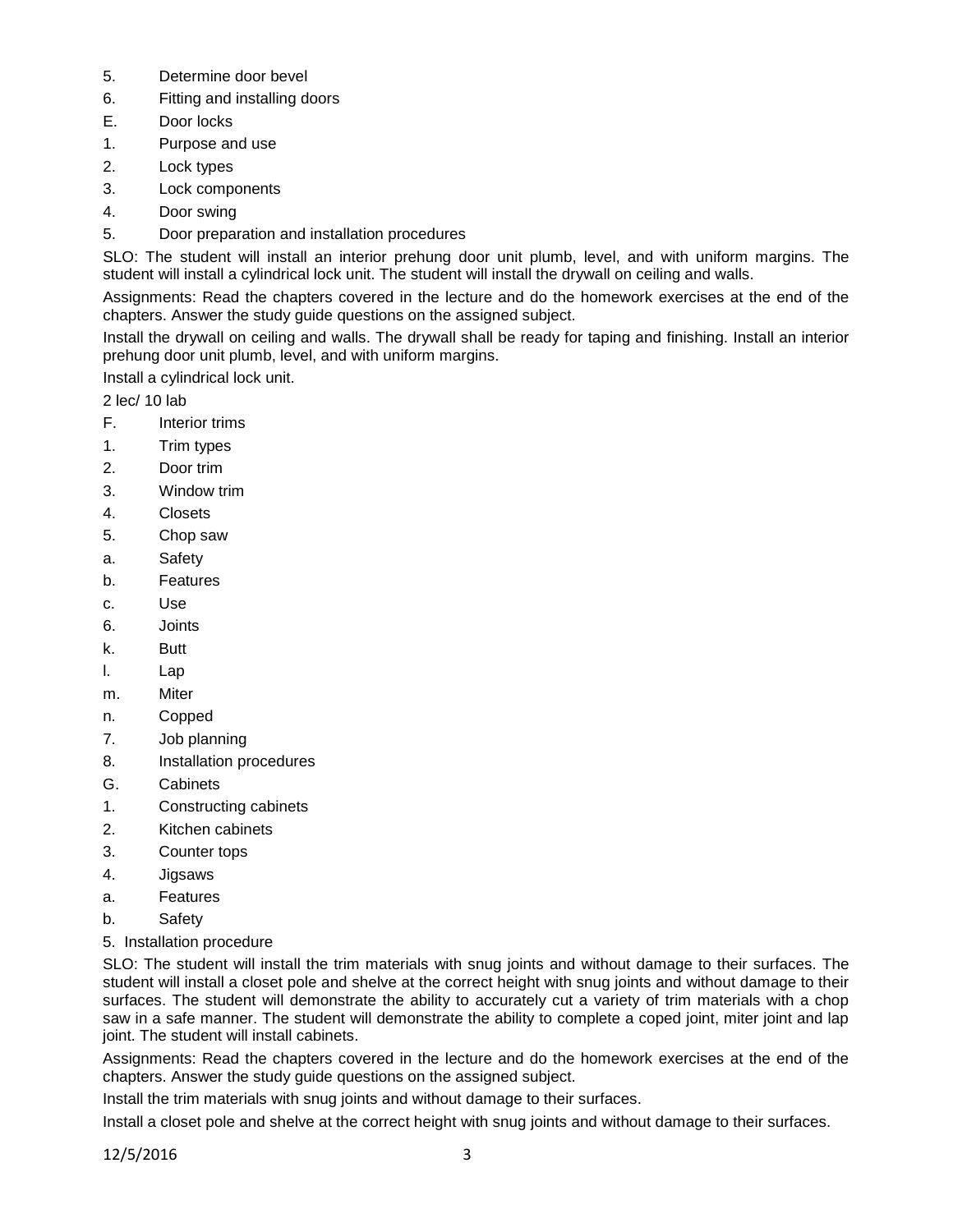Demonstrate the ability to accurately cut a variety of trim materials with a chop saw in a safe manner. Demonstrate the ability to complete a coped joint, miter joint and lap joint. Install cabinets.

2.0 Hours

# **METHODS OF INSTRUCTION:**

- A. Lecture and discussion
- B. Visual aids
- C. Demonstrations
- D. Group hands-on exercise
- E. Individual hands-on exercise
- F. One-on-one hands-on instruction

## **METHODS OF EVALUATION:**

The types of writing assignments required: Written homework Reading reports Lab reports Essay exams The problem-solving assignments required: Homework problems Field work Lab reports **Quizzes** Exams The types of skill demonstrations required: Class performance Field work Performance exams The types of objective examinations used in the course: Multiple choice True/false Matching items Completion Other category: None The basis for assigning students grades in the course: Writing assignments: 5% - 20% Problem-solving demonstrations: 5% - 30% Skill demonstrations: 20% - 80% Objective examinations: 5% - 30% Other methods of evaluation: 0% - 0%

# **REPRESENTATIVE TEXTBOOKS:**

#### Required:

Leonard A. Koel, Barclay, CTCNC. Carpentry 6th edition, Construction Safety Orders 1 & 2, Interior Finish. American Technical Publishers, Thomas West, CTCNC, 2013. Or other appropriate college level text.

Reading level of text, Grade: 10Verified by: publisher/dvt

12/5/2016 4